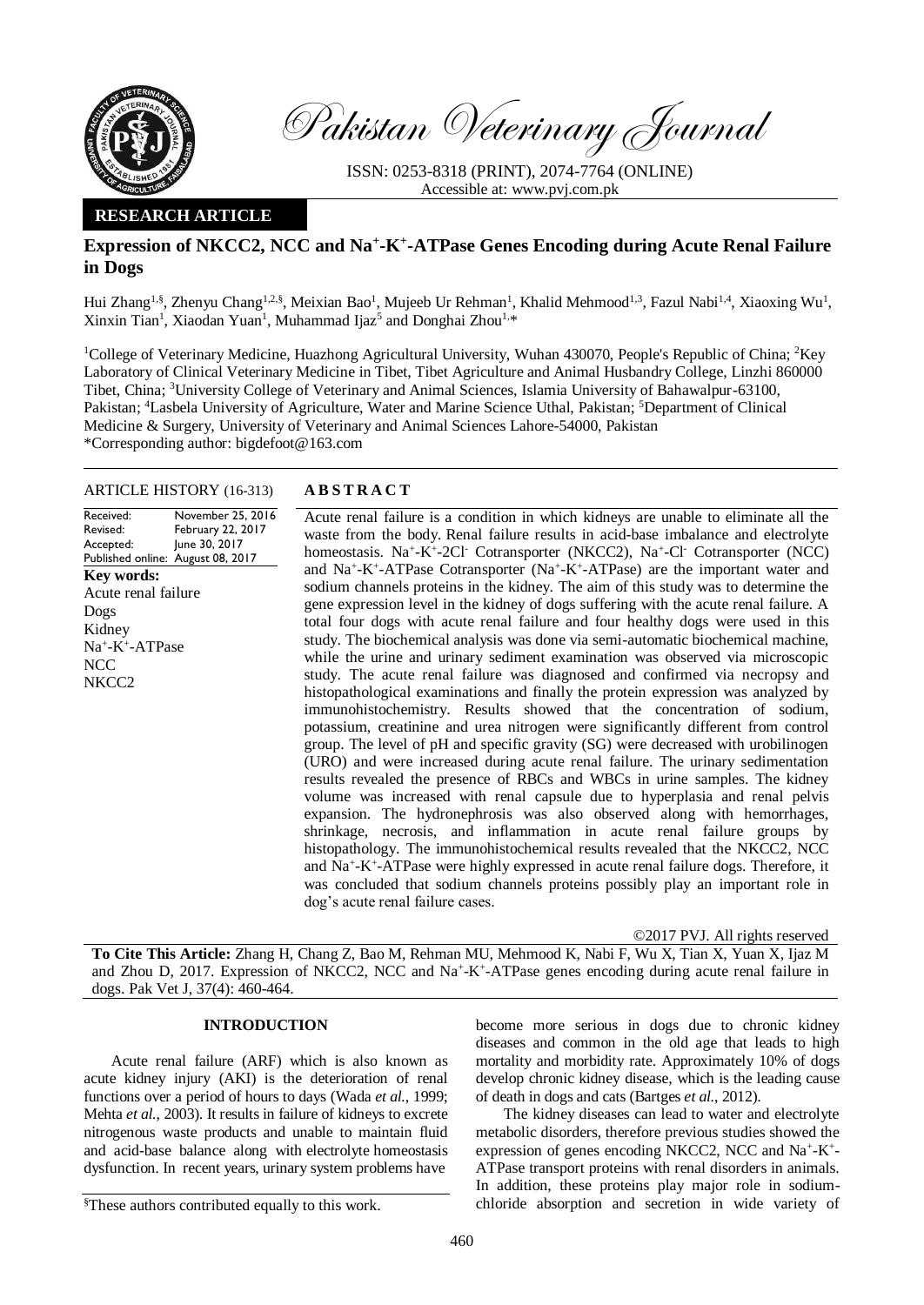animals (Kaplan *et al.*, 1996; Albert-Quan *et al.*, 1997; Mccormick *et al.*, 2003; Hu *et al.*, 2013). Bumetanidesensitive NKCC2 is the member of the cation cotransporter family, it is distributed in thick ascending limb (TAL) that can reabsorb about 20-25% NaCl (Musselman *et al.*, 2010; Bartges, 2012). NKCC2 is essential for normal kidney function to regulate the ions movement throughout the kidney cells and control sodium balance. The renal expressions of NKCC2 decreased in acute renal failure infected animals, which lead to polyuria, nocturia and low density of urine (Spichler *et al.*, 2007). Thiazide-sensitive NCC expresses in distal convoluted tubule (DCT) and it can reabsorb about 5-10% NaCl (Dimke *et al.*, 2011). It is a target protein of diuretics during hypertonic or hypotonic low-chloride condition and other clinical featuresactivate NCC receptor, which induce the expression and activity of NCC (Albert-Quan *et al.*, 1997). Na<sup>+</sup>-K<sup>+</sup>-ATPase is an electrogenic transmembrane ATPase, it is found in the plasma membrane of eukaryotes cells. This enzyme transport sodium and potassium across the cells and is essential for cell physiology. The Na<sup>+</sup>-K<sup>+</sup>-ATPase can maintain resting potential, facilitate active transport, signal transducer/integrator and regulate cellular volume in animals (Chen *et al.*, 2011; Talsma *et al.*, 2014). In case of acute renal failure, the activity of Na<sup>+</sup>-K<sup>+</sup>-ATPase reduces, which lead to homeostasis damage. Recent empirical studies suggested that different degree of water, electrolyte metabolic disorders are associated with all kinds of kidney diseases, mainly with the protein levels of NKCC2, NCC and Na<sup>+</sup>-K<sup>+</sup>-ATPase located in distal nephron that causes the abnormal water re-absorption of sodium (Masilamani *et al.*, 2002; Hu *et al.*, 2011; Schiessl *et al.*, 2013). The expression of genes encoding NKCC2, NCC and Na<sup>+</sup>-K<sup>+</sup>-ATPase during the acute renal failure of dogs has not been studied yet.

Current study evaluated the renal NKCC2, NCC and Na<sup>+</sup>-K<sup>+</sup>-ATPase protein level and expression behavior to understand the mechanism of water and salt metabolism. Moreover, the acute renal failure was diagnosed through necropsy and histopathological examinations in dogs. This study provided a reference for comprehensive treatment and control of acute renal failure in dogs.

# **MATERIALS AND METHODS**

**Animal treatment and experimental groups:** A total eight dogs (6-months old), were selected from the animal hospital of Huazhong Agricultural University (Wuhan, China), it consist of half healthy and half acute renal failure dogs and divided into control and ARF groups respectively; All dogs were raised under recommended temperature and standard hygienic conditions and fed *ad libitum* normal diet. After 2 days, about 1.5mL blood and 3mL urine samples was collected from both groups, each sample was centrifuged at 3500×g for 20 min to separate the serum, and stored at -20°C, until subsequent use and further analysis. After the treatment, all the dogs were killed using KCl (%), and the kidney samples were collected and fixed in 4% paraformaldehyde, while some of the kidney tissues were harvested and kept in -80°C for later use. This study was approved by the Animal Welfare and Research (Huazhong Agricultural University Wuhan, China).

**Biochemical criterion determination of serum:** The concentration of sodium, potassium, chlorine, creatinine and urea nitrogen in the serum samples were measured via semi-automatic biochemical machine (COULTER®LH 750, Guangdong). (Zhang *et al.,* 2009).

**Urine routine and urinary sediment examination:** All the urine samples were collected and prepared according to a standardized method described in previous study (Hokamp *et al.,* 2016). Briefly, 10ml urine samples were centrifuged at 2000 rpm for 10 min; then the supernatant was removed, and the sediment was resuspended with a Pasteur pipette in the remaining urine; the re-suspended sediments were transferred into a glass slide, which was covered with a cover slip. The glass slides were observed in light microscope. In both institutions, the samples were examined within 3 h of urine collection.

**Histological staining (H&E):** The kidney tissue samples were fixed overnight in 10% paraformaldehyde. After 72h, the tissues were dehydrated in graded ethanol solutions, cleared in xylene, and embedded in paraffin wax. Sections were incised with 4μm thickness to prepare the slides. These paraffin-embedded sections were dew axed in xylene and stained with H&E stain. Pathological changes in the kidney tissues were observed in light microscope.

Immunohistochemistry (IHC): NKCC2, NCC and Na<sup>+</sup>-K<sup>+</sup> -ATPase were detected and localized at cellular level by IHC according to previous study (He *et al.*, 2006). Briefly, formalin-fixed kidney tissues were embedded in paraffin wax, and histological section were cut into 4 μm thickness and placed on poly lysine-coated slides. After deparaffin and antigen recovery, the slides were washed thrice in peroxidase blocking solution (Dako Cytomation, Carpentaria, CA, USA). The slides were incubated with rabbit anti-goat polyclonal antibodies (KPL) in 1:600 dilutions at 4°C overnight (Tuojie biological technology Co., LTD, Wuhan). After washing with PBS, the sections were incubated at 37°C for 1.5 h with horseradish peroxidase-conjugated anti-rabbit secondary antibodies (Tuojie biological technology Co., LTD, Wuhan). The immune labeled slides were examined using the microscope (Olympus CX31; Olympus, Japan). Alongside no primary antibodies were as negative controls.

**Statistical analysis:** The data were analyzed with one way ANOVA by T-test to compare the differences between mean values of control and acute renal failure groups. All statistical were analyzed with a chi-squared test using SPSS (release 18.0 standard version, Statistical Analysis System). The values of P<0.05 were considered as statistically significant.

## **RESULTS**

**The biochemical criterion analysis of serum:** The results of biochemical criterion analysis are presented in table 1. The concentration of sodium, potassium, creatinine and urea nitrogen in the serum samples found significant different (P<0.05) between control and acute renal failure groups; while chloride ion value found statistically non-significant between groups.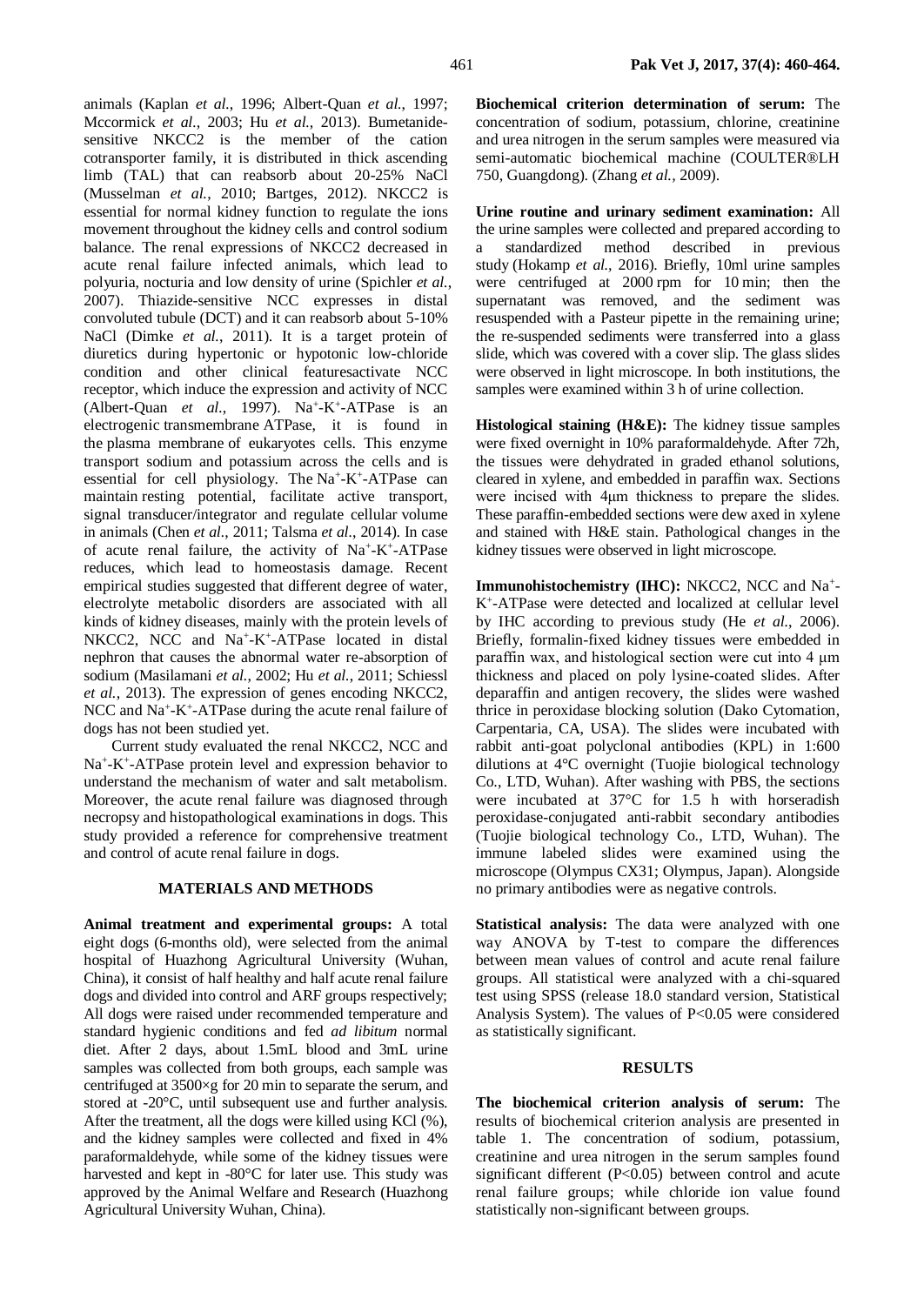**Table 1:** Biochemical criterion analysis of urine between control and acute renal failure group

| Group    | Nc | (mmol/l)<br>Na | (mmol/l)<br>$\sqrt{ }$ | (mmol/l)<br>$\sim$                               | (mmol/l)<br><b>BUN</b>               | (umol/l)<br>Cre            |
|----------|----|----------------|------------------------|--------------------------------------------------|--------------------------------------|----------------------------|
| ARFG     |    | 138.5±5.85`    | 5.2±1.18               | $106.8 + 5.47$                                   | 14.37'''<br>20.4 <sub>±</sub><br>1.J | 447.8±346.02 <sup>**</sup> |
| ~~<br>Uu |    | າດ<br>$44.8 +$ | . २+२ ४२<br>.          | $\mathbf{4}^{\mathsf{-}}$<br><b></b><br><u>_</u> | .7±0.98                              | ח זו<br>$.67 +$ '<br>טע.ו  |

(Acute renal failure group: ARFG; control group: CG).

**Table 2:** The different of urine routine between control and acute renal failure group

| Items      | CG              | ARFG               |
|------------|-----------------|--------------------|
| <b>URO</b> |                 | $1.05 \pm 0.73**$  |
| <b>PRO</b> |                 | $0.73 \pm 0.21$ ** |
| PH         | $6.25 \pm 0.16$ | $5.33 \pm 0.45*$   |
| SG         | $1.02 \pm 0.02$ | $1.01 \pm 0.03$    |
| RBC/µL     | O               | $287 \pm 11.02**$  |
| WBC/uL     |                 | $10.23 \pm 1.14**$ |

(Acute renal failure group: ARFG; control group: CG).

**The change of urine routine and urinary sediment:**  The results of urine output and urinary sediment are presented in table 2 and figure 1. The level of the pH and SG were decreased, and URO was increased in acute renal failure group, while protein (PRO), ketone body (KET), bilirubinic acid (BIL) and glucose (GLU) were not changed significantly. The urinary sediment testing presented the RBC and WBC in acute renal failure groups.

**Renal anatomy examination:** The kidneys of ARF group were soft in texture and surface of kidney was smooth while it was normal in control groups (Fig. 2A and 2B). However, the kidney volume increased about 2 times of the control group; the renal capsule showed hyperplasia with vascular filling, and visible to white point necrosis in the kidneys (Fig. 2C). The renal pelvis expansion (Fig. 2a), hydronephrosis (Fig. 2b) were also observed in acute renal failure group.

**Histological staining (H&E) and immunohistochemical (IHC) evaluation of kidney:** Tissue samples were subjected to histopathological examination by H&E staining. The results are presented in figure 3. The control<br>group showed a normal structure with no group showed a normal structure with no histopathological changes (Fig. 3A). Histopathological, hemorrhages, shrinkage, necrosis, and inflammation were observed in acute renal failure group. Glomerulus showed bleeding with renal capsule rupture (Fig. 3a), broken or shrinking (Fig. 3d). Moreover, distal convoluted tube wall rupture (Fig. 3d), proximal convoluted tubule epithelial cell degeneration (Fig. 3e), and collection tube interstitial hemorrhage (Fig. 3c) was found in acute renal failure group. To confirm the expression of NKCC2 in TAL epithelial cells, NCC and Na<sup>+</sup>-K<sup>+</sup>-ATPase in distal convoluted tubule epithelial cells, the kidney tissue samples were detected using immunohistochemical technique and observed with a light microscope. The immunohistochemical results are presented in figure 4. NKCC2, NCC and Na<sup>+</sup>-K<sup>+</sup>-ATPase were highly expressed in acute renal failure dogs as compared to control group. The negative control has no expression in this study.

### **DISCUSSION**

Acute renal failure is the alteration in kidney function including abnormal filtration, loss of drainage and maintaining blood of some part or all of the original function, which suffers the body with metabolic product aggregation. Furthermore, it affects the humoral regulation, acid-base and electrolyte balance in the blood (Wada *et al.*,

1999; Mehta *et al.*, 2003). Clinical symptoms caused by acute renal failure include acute diarrhea, abdominal pain, vomiting, pale mucosa, polyuria, oliguria, acid-base balance disorders and uremia. Moreover, the glomerular filtration function rapidly dropped to less than 50% of the normal function with increase in serum creatinine and blood urea nitrogen concentration in ARF (Hladunewich *et al.*, 2004; Lassnigg *et al.*, 2004; Yoshida *et al.*, 2004; Levin *et al.*, 2007; Kellum *et al.*, 2015) ARF caused by a variety of reasons and is also secondary to other diseases (Borrego *et al.*, 2003). There are various factors associated with development of ARF in dogs. Electrolyte and mineral concentration is a key concern in renal failure disorder; however, involvement between imbalances or alteration in electrolytes and minerals in ARF is unclear, but such abnormalities are linked with various renal disorders including ARF. Therefore, the aim of this study was to investigate the level of these markers and we found significantly altered levels of sodium, potassium, creatinine and urea nitrogen in ARF group. Electrolytes biomarkers largely correlated with various renal abnormalities and may increase morbidity rate (Hokamp *et al.*, 2016). Elevated blood urea nitrogen and creatinine are indicators of decreased renal function resulting acute renal failure or acute renal injury, and this is an indicator for defect in clearance of waste products (Thadhani *et al.*, 1996). Additionally, in the current study the level of the pH and SG were decreased and URO was increased, while the urinary sediment testing presented the RBCs and WBCs in acute renal failure groups. Concentration and quantity of urine vitally depends on water re-absorption by water channels in the renal collecting system. Defects water channel signaling and regulation are associated with severe abnormalities in renal water handling which is observed in various animal species (Kortenoeven *et al.*, 2013).

The physical examination of ARF dogs in this study revealed depressed and poor body condition of dogs with weakness and retarded growth. The gross lesions of the kidney revealed the enlarged kidney and the hyperplasia of renal capsule with vascular filling, and visible to white point necrosis, renal pelvis expansion and hydro-nephritis. We examined the protein expression of NKCC2, NCC and Na<sup>+</sup>-K<sup>+</sup>-ATPase via immunohistochemical staining. The results showed that renal NKCC2, NCC and Na<sup>+</sup>-K<sup>+</sup>-ATPase were markedly up-regulated in ARF affected dogs. In animals including humans, NCC co-expressed in the short end portion of distal convoluted tubule (DCT). Activation of NCC and NKCC2 may imitate linkage to elevated Na<sup>+</sup>-K<sup>+</sup>-ATPase activity interacellularly (Arystarkhova *et al.*, 2014). The kidney plays an essential role for the regulation of blood pressure through controlling the water and sodium chloride balance in human, NKCC2 is significant in NaCl reabsorption. The activity of NKCC2 in the TAL directly or indirectly alters NaCl reabsorption and several hormones control the NaCl reabsorption through a mechanism of action. In general, renal NKCC2 is significant in physiology of kidney, however regulation and molecular mechanism of NKCC2 is unknown (Ares *et al.*, 2011).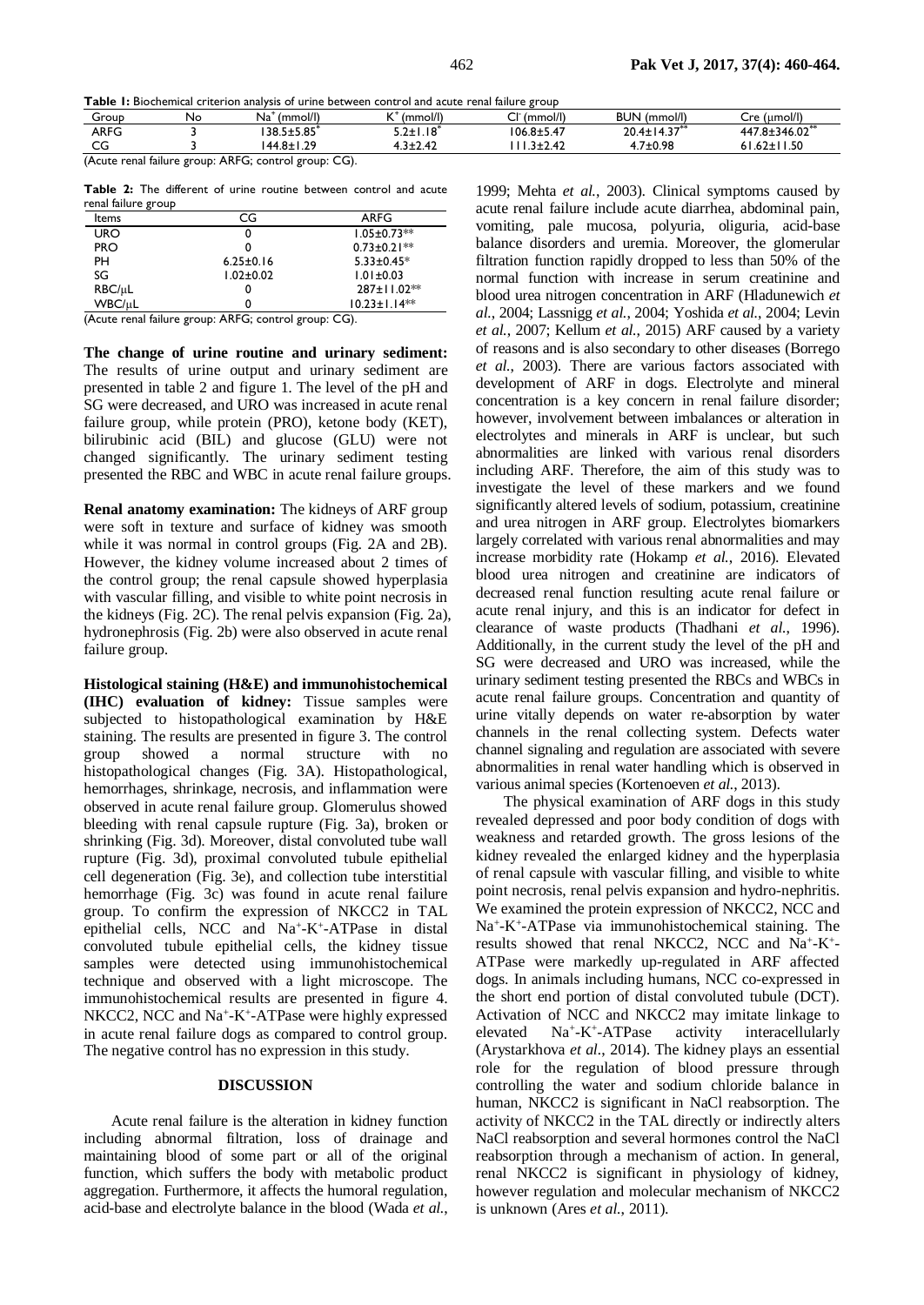

**Fig. 1:** Urine sediment analysis of acute renal failure in dogs.



**Fig. 2:** Gross photographs of autopsy in kidney from dogs between control and acute renal failure group. (control group: A, B; acute renal failure group: C, D) (a) (b) Whole kidney swelling with necrosis and hemorrhage; (c)(d) renal parenchyma thin and calyx thickening with hydronephrosis.



**Fig. 3:** Histological examination of the kidney tissues in acute renal failure (H&E). (A) Control group; (B, C, D) acute renal failure groups. (a) Glomerular bleeding and renal capsule rupture; (b) Distal convoluted tube wall rupture; (c) Colle ction tube interstitial hemorrhage; (d) Glomerulus broken and shrinking; (e) Proximal convoluted tubule epithelial cell degeneration.